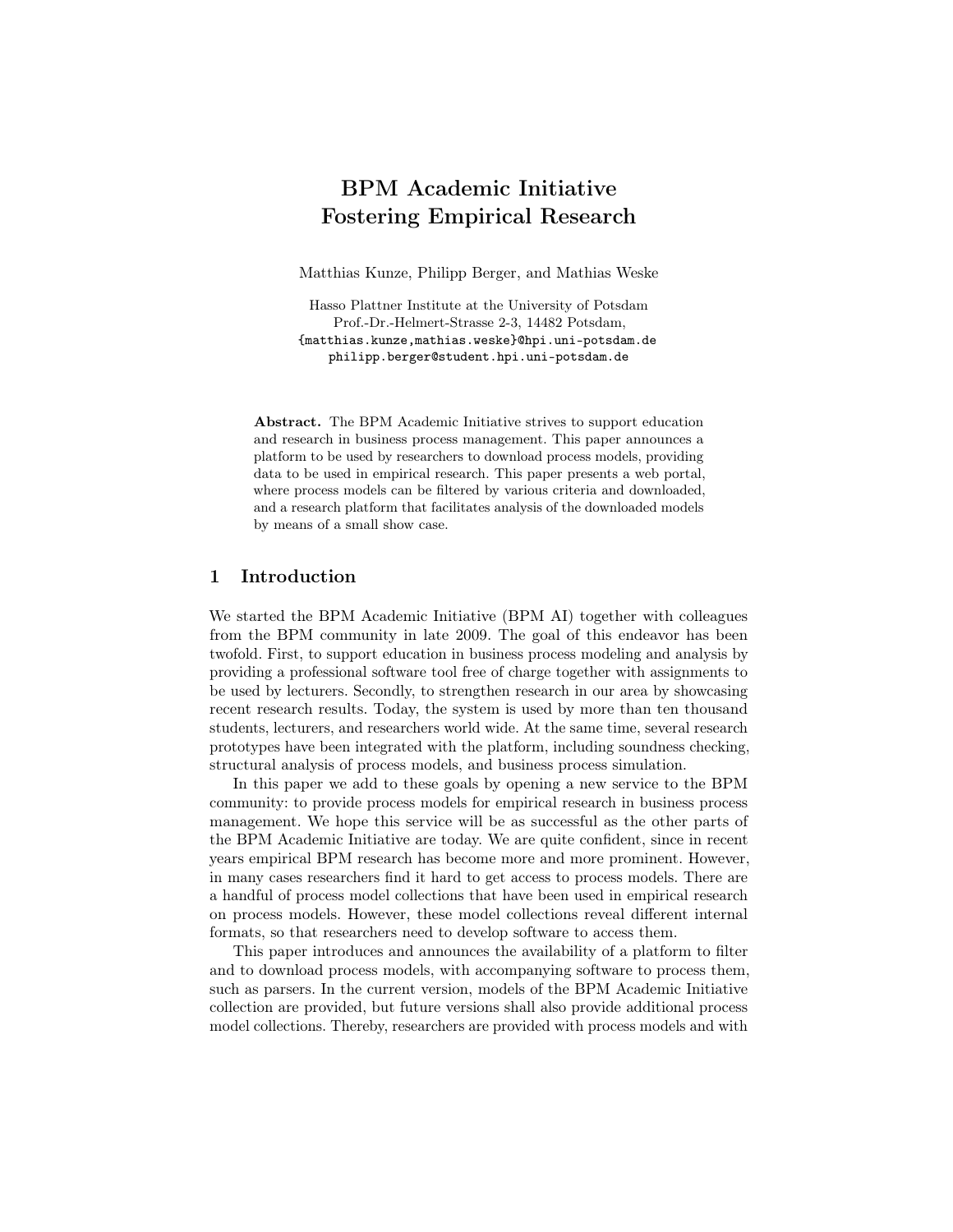software that can help processing them. As a result, researchers can concentrate on their particular research questions, which we hope will strengthen empirical scientific work related to process models and process model collections.

The paper is organized as follows. After a brief discussion of the background of the BPM AI and the offered process models in Section 2, we present a web portal to filter and to download the models in Section 3. Finally, we sketch a show case that is also provided as a short screen cast at http://vimeo.com/43098307, in Section 4.

# 2 Background

The BPM Academic Initiative offers a number of services to support education and research, depicted in Fig. 1: a collection of teaching material, a professional, web-based process model editor and collaboration platform, and the process model provisioning introduced in this paper. We presented the former two components in an earlier demonstration [4], whereas the latter component provides a recent addition to the services of our initiative.



Fig. 1: Overview of services provided by the BPM Academic Initiative

Teaching material made available through the  $BPM$   $AI$   $Wiki<sup>1</sup>$  comprehensively captures topics of the field of business process management. All materials are offered publicly under the terms of a Creative Commons license and lecturers are invited to contribute to the content. The wiki provides further information about the BPM AI and references related publications.

To facilitate process modeling as part of teaching activities, assignments, or research, a professional, web-based process modeling platform from our industry partner Signavio is provided to academics free of charge. The platform sports a holistic set of process modeling languages, e.g., BPMN (including conversation and choreography diagrams), EPC, and Petri Nets. Work from many contributors has made its way into the platform and is offered to the users, as will future

<sup>1</sup> BPM Academic Initiative wiki, cf. http://bpmai.org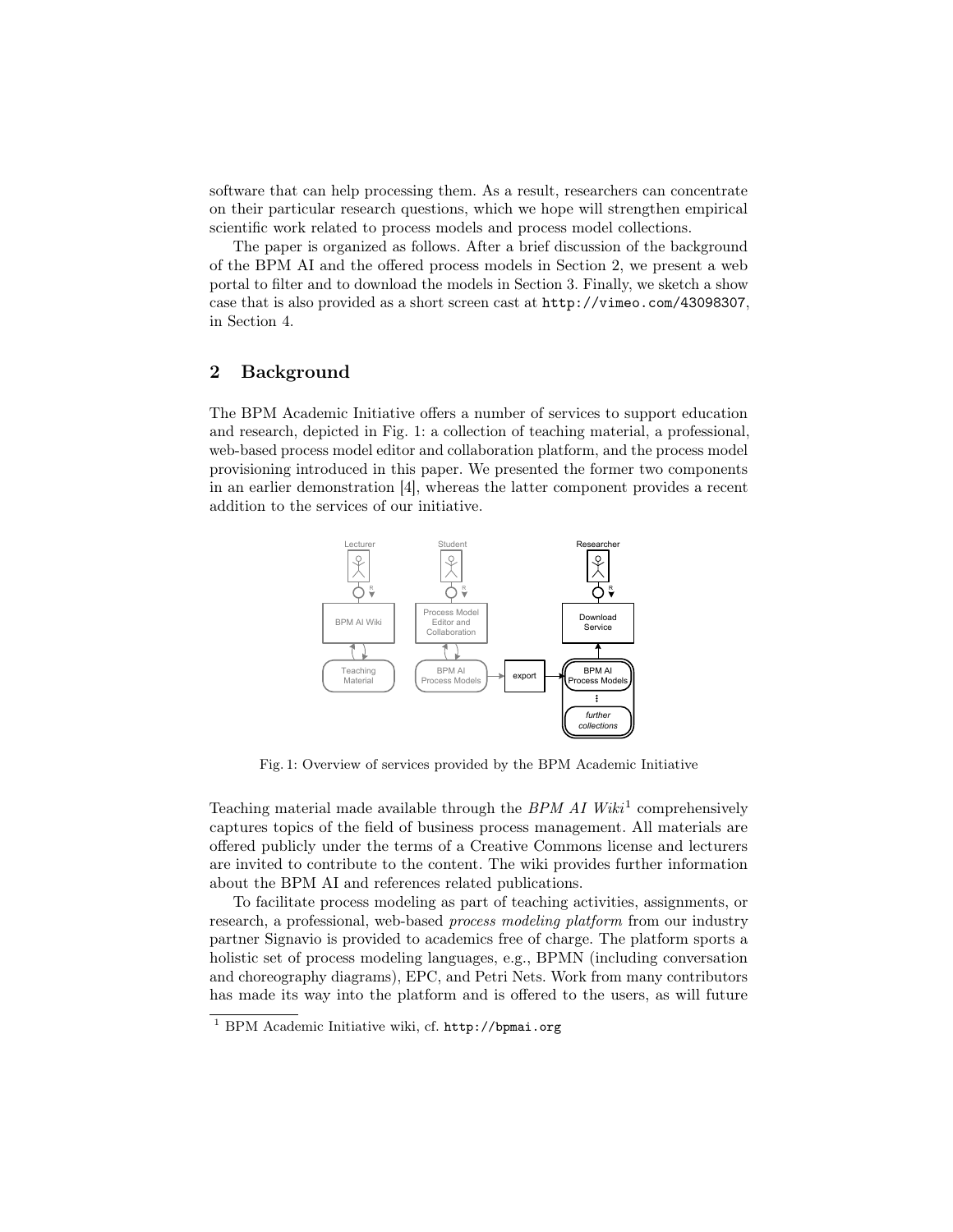developments, especially with regard to new scientific features and modeling languages. For instance, LoLa soundness checker [2] and bpstruct [5], a tool to structure spaghetti-like process models automatically, are integrated with the platform; future enhancements are welcome. Additionally, this tool comes with collaboration features that allow multiple process designers to jointly create a process model and discuss revisions by comments.

A multitude of models has been created using the process modeling platform, already. Now, we make these models available for research. Therefore, when signing up, every user of the platform agreed that their models may be reused for empirical research. A subset of these models has already been used towards understanding process modeling [3]; the authors also propose challenging research topics in the context of process model collections. Now, these models are offered to all interested researchers.

# 3 Service Description

The service to download process models addresses researchers that aim, for instance, at evaluating and validating their research results. As the BPM AI models have been created by students, lecturers, and researchers, they show a high heterogeneity in terms of the used natural language and modeling language, business domain, and quality. Hence, empirical insights that are derived using the BPM AI collection can be assumed to have a high external validity.

By June 2012, over 10000 users have adopted the academic initiative and created over 85000 models that comprise 290000 revisions.

Access and Download Process Models. Process models can be downloaded from a web portal, i.e., no specific software is required to access them.

At http://bpmai.org/download/, users are presented with a filter interface, shown in Fig. 2, that allows them to select a subset of models that match following criteria.

- Modeling Language allows restricting downloaded models to one or several model types, e.g., BPMN models.
- Language denotes the natural language of process models that we derived from the inscriptions of model elements. In particular, research that incorporates labels, e.g., process model similarity, is typically sensitive to the used language.
- Connectedness is a quality measure that evaluates the size of the largest connected graph towards the size of the overall model. If a model consists of many disconnected fragments, this measure will be low.
- Size counts the number of nodes in a process model and can be used as a simple means to address complexity.
- Revisions. As the process model editor creates a new revision of a model each time it is saved, users can choose, whether they want to download all or only the latest revision of the diagrams.

In the filter interface, the user can obtain a random example chosen according to the current filter settings.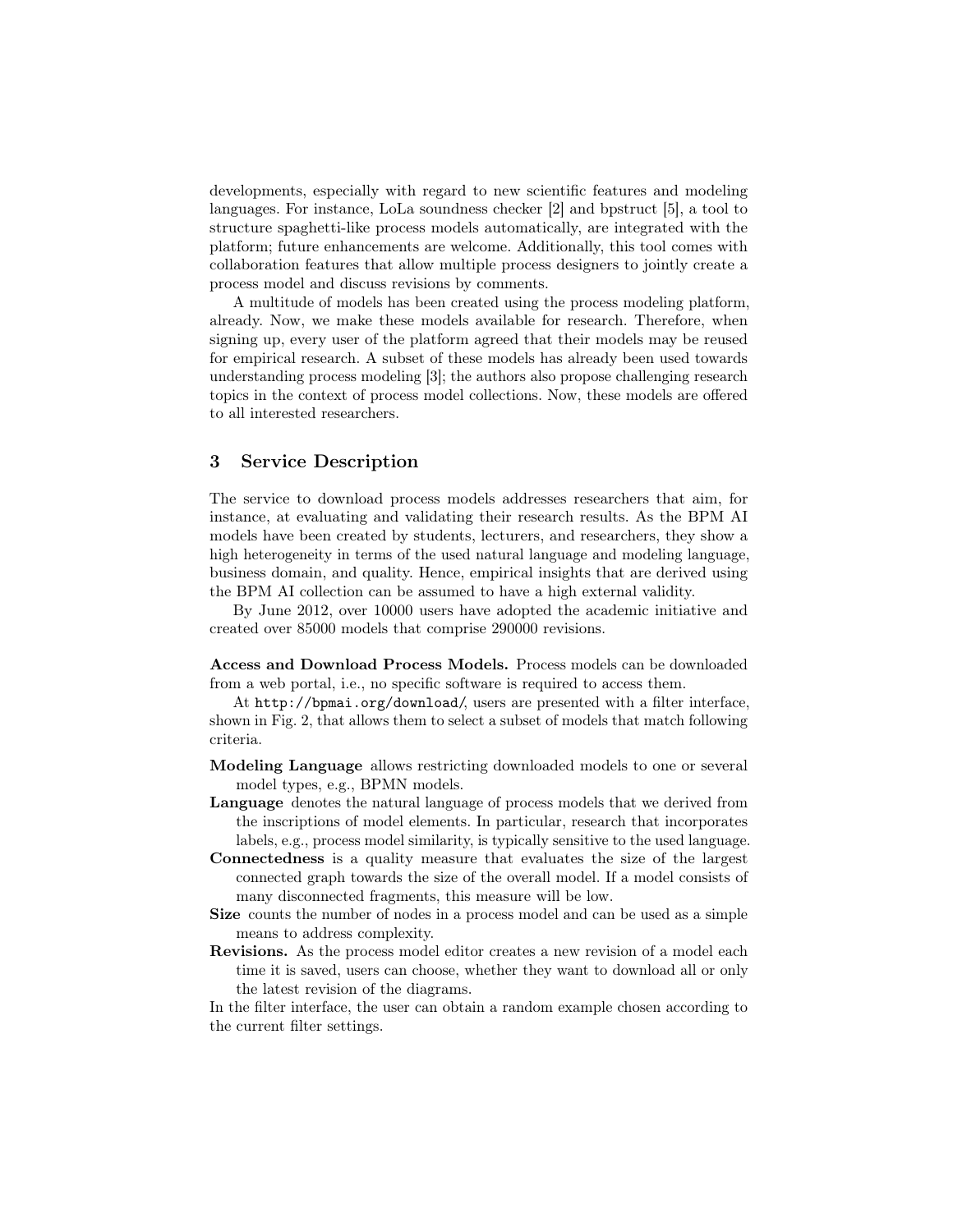| interesting numbers from our collection:                                     |                  | You have currently |                      |                 |
|------------------------------------------------------------------------------|------------------|--------------------|----------------------|-----------------|
| different models: 1903, different revisions: 8131, version: 1.0 (April 2011) |                  |                    | 381 models selected! |                 |
| <b>Modeling Language</b>                                                     | Language         | Connectedness:     |                      |                 |
| BPMN 2.0 Process                                                             | English          |                    |                      |                 |
| BPMN 2.0 Choreography                                                        | German           | $0\%$              |                      | 100%            |
| BPMN 2.0 Conversation                                                        | Portuguese       |                    |                      |                 |
| <b>BPMN 1.1</b>                                                              | Russian          | Size:              |                      |                 |
| EPC                                                                          | Croatian         | 1                  |                      | 380             |
| Organigram                                                                   | French           |                    |                      |                 |
| Petrinet                                                                     | Czech            | Date:              |                      |                 |
| Processmap                                                                   | <b>Revisions</b> |                    |                      |                 |
|                                                                              | all revisions    | Sep. 2009          | Jun. 2010            | May 2011        |
|                                                                              | last revision    |                    |                      |                 |
|                                                                              |                  |                    |                      |                 |
| Download                                                                     |                  |                    |                      | Show an example |

Fig. 2: Interface to filter process models by various criteria.

Once the user clicks the download button, they are presented a form that requests some information, i.e., the researcher's name, email address, affiliation, and a short research proposal to which the models shall contribute. The BPM AI core team will review the research proposal and grant access to earnest requests, thus avoiding abuse of the service. Also, before submitting the request, one has to accept a license agreement that restricts usage of the models to empirical research in non-commercial settings only.

When the request has been granted, the researcher will receive an email with a unique link to download their models. Upon choosing to download, a task will be scheduled in our system that extracts the models selected by the user's filter and creates a zip file. As this may incorporate a significant amount of time, the user will receive an email with the download link.

Research on Process Models and Collections. The downloaded models unzip to a directory structure, and for each process model revision, a JSON file and an SVG file are provided. The JSON file contains the model's structure and attributes, and is used as the internal format of the process modeling tool, whereas the SVG file provides a ready-made vector graphic to display the diagram.

To support researchers in disseminating the directory structure and parse the JSON representation of diagrams, we also offer an open-source platform to process model collections research [1]. This platform provides import functionality for the BPM AI model collection, among others. Once the downloaded models have been imported, the platform offers utilities to filter, transform, and extract information from the process models, similar to the pipes and filter enterprise integration pattern. A mapping for EPC and BPMN models to a generic process model representation is provided, such that features of the  *Java library can* 

 $^2$  j $\text{bpt, cf. http://code.google.com/p/jbpt/}$